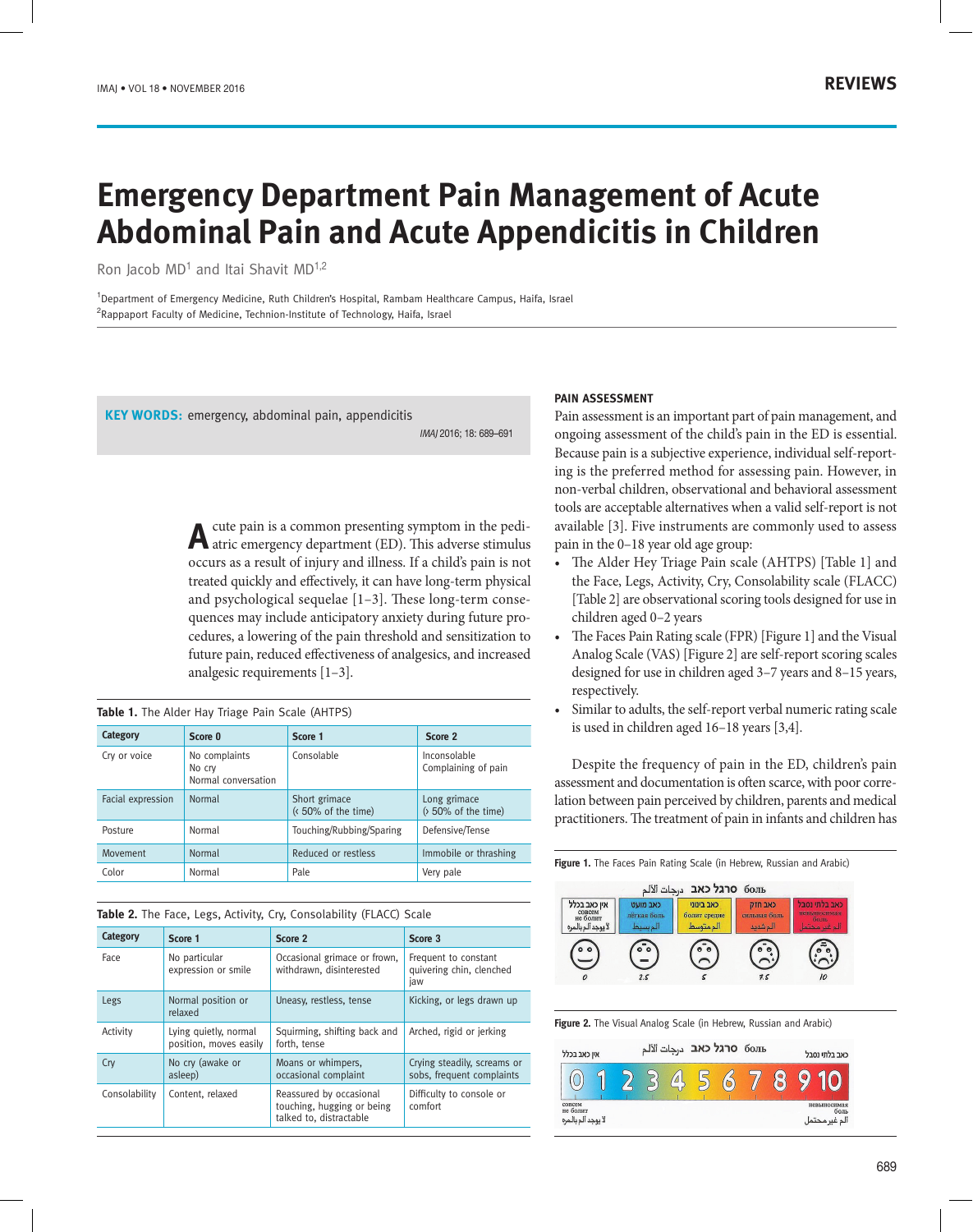| <b>Pain level</b> | <b>Medication</b>                        | <b>Trade name</b>                                                                                                                                                                                                                                                                      |
|-------------------|------------------------------------------|----------------------------------------------------------------------------------------------------------------------------------------------------------------------------------------------------------------------------------------------------------------------------------------|
| Mild              | Paracetamol<br>(Oral)                    | Abrolet syrup<br>Abrolet forte syrup/suppository<br>Acamol syrup<br>Acamoli syrup/ suppository<br>Apotel IV ampules<br>Dexamol syrup<br>Dexamol kid syrup<br>Novimol drops<br>Paracet elixir<br>Perfalgan IV ampules<br><b>Tiptipot Aldolor drops</b><br><b>Tiptipot Novimol drops</b> |
| Mild / moderate   | Ibuprofen<br>(oral)                      | Nurofen syrup<br>Nurofen suppository<br>(60 mg, 125 mg)<br>Tiptipot Ibuta syrup                                                                                                                                                                                                        |
| Mild / moderate   | Dipyrone<br>(oral)                       | Optalgin drops<br>V-Dalgin drops                                                                                                                                                                                                                                                       |
| Moderate / Severe | Tramadol<br>(oral)                       | Tramadex drops<br>Tramadex flashtab<br>$(50 \text{ mg})$                                                                                                                                                                                                                               |
| Moderate / Severe | Tramadol/<br>Paracetamol<br>(oral)       | Zaldiar tablets<br>$(325 \text{ mg}/37.5 \text{ mg})$                                                                                                                                                                                                                                  |
| Moderate / Severe | Tramadol<br>(intravenous)                | Tramal IV ampules / Trama                                                                                                                                                                                                                                                              |
| Moderate / Severe | Oxycodone<br>(oral)                      | Oxycod syrup (2 mg/ml)                                                                                                                                                                                                                                                                 |
| Severe            | Morphine<br>(intravenous)                | Morphine IV ampules                                                                                                                                                                                                                                                                    |
| Severe            | Morphine<br>(oral)                       | Oramorph oral drops (20 mg/ml)                                                                                                                                                                                                                                                         |
| Severe            | Fentanyl<br>(intravenous,<br>intranasal) | Beatryl IV ampules                                                                                                                                                                                                                                                                     |

often been insufficient and lags behind analgesia provided for adults in similar situations [5–7].

## **Pain treatment**

It is imperative for pediatricians and physicians who treat pediatric pain to be familiar with all pain medications available and with their use in children [8,9]. Table 1 presents a list of medications that can be used in Israel. Despite abundant evidence that children are undertreated for pain in the ED, there seems to be a trend of improvement over the last few years [1,2]. Among the reasons for this improvement are: increased parental and physician awareness and education, application of quality improvement initiatives and accreditation regulations, pain management protocols including nurse-driven protocols [10–13].

# **Acute abdominal pain in the ED**

Abdominal pain is among the most frequent reasons for admission to the pediatric ED. Around 15% of school-aged children are brought to their physician with abdominal pain as a chief complaint [16]. Numerous studies have shown that children with acute abdominal pain are undertreated for pain in the ED [17–19]. There may be several reasons for the low rate of ED analgesia administration in children with abdominal pain, including inadequate pain assessment, belief that opioids can obscure a surgical condition, and fear of adverse events [17–20]. A delay in provision of analgesia may occur if analgesia is not being delivered until the surgeon has evaluated the patient [18]. Consequently, the 2012 report on pain by the American Academy of Pediatrics emphasized the importance of not withholding analgesia in children with abdominal pain in the ED [2].

# **Opioids in acute abdominal pain in children**

Four parallel-group randomized controlled studies have demonstrated the safety of opioids in acute abdominal pain in children [21–24]. A recent systematic review screened 1497 papers that investigated opioid management of acute abdominal pain in children. The findings of this comprehensive analysis suggest that, compared to placebo, opioid administration is associated with no difference in manageable side effects and it has no serious adverse events [20].

# **Appendicitis-related pain in the ED**

Recent reports from the United States and Canada demonstrate that in acute appendicitis the rate of any type of analgesia and the rate of opioids analgesia is low, especially when compared to adult patients [25-27]. One study reported that in the USA, general emergency physicians were more likely to provide analgesia to children diagnosed with appendicitis than were pediatric emergency physicians [28]. A large cross-sectional multicenter study of 0.94 million ED admissions in the USA demonstrated that the ED analgesia rate for children with appendicitis was approximately 60%, with an opioid analgesia rate of only 40% [25].

Despite its frequency, the diagnosis of acute appendicitis may be challenging and may take several hours during which the patients may suffer from pain if not treated. The American Academy of Pediatrics recommends the use of early analgesics in these patients to make the physical examination and diagnostic testing (such as sonography) more comfortable [2]. The findings of a recent systematic review concluded that with regard to acute appendicitis, opioids are not associated with an increased risk for perforation or abscess and can be provided safely [20].

# **Current status in pediatric EDs Israel**

Acute pain is now recognized as the fifth vital sign, along with blood pressure, pulse, respiratory rate and temperature. In 2010, a report published by the Israel Medical Association emphasized the importance of using proper ED analgesia to treat children with acute abdominal pain [3]. To date, no Israeli study has investigated the rate of ED analgesia in these children. Research on a national level is needed to clarify the current